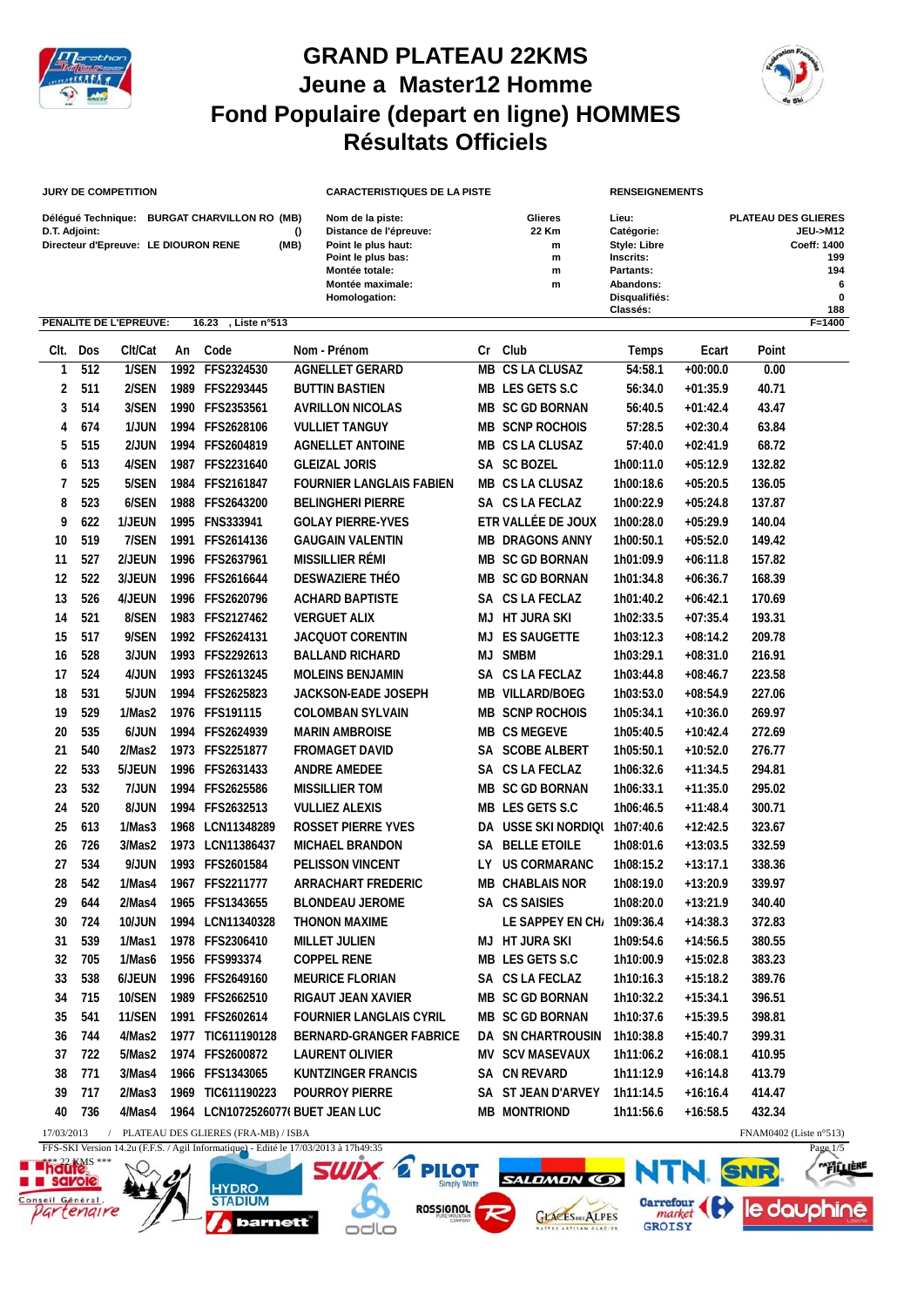



| Clt. | Dos    | Clt/Cat       | An | Code                                             | Nom - Prénom                 |    | Cr Club                       | Temps     | Ecart      | Point                     |
|------|--------|---------------|----|--------------------------------------------------|------------------------------|----|-------------------------------|-----------|------------|---------------------------|
| 41   | 536    | <b>11/JUN</b> |    | 1993 FFS2622896                                  | WILLIG CLÉMENT               |    | MB SC GD BORNAN               | 1h12:06.8 | $+17:08.7$ | 436.67                    |
| 42   | 761    | 2/Mas1        |    | 1978 TIC611190157                                | DESALMAND CHRISTOPHE         |    | LB CORNIER                    | 1h12:16.2 | $+17:18.1$ | 440.66                    |
| 43   | 537    | 5/Mas4        |    | 1965 FFS2605181                                  | <b>TETAZ OLIVIER</b>         |    | SA CN REVARD                  | 1h12:32.7 | $+17:34.6$ | 447.66                    |
| 44   | 660    | 6/Mas4        |    | 1963 TIC611190158                                | DESCARREGA FRÉDÉRIC          |    | MB LLEMAN TRIATHLC 1h12:48.6  |           | $+17:50.5$ | 454.41                    |
| 45   | 764    | <b>12/JUN</b> |    | 1993 FFS2657816                                  | <b>DAMIEN HUMBERT</b>        | MJ | <b>US GIRONNAIS</b>           | 1h13:25.8 | $+18:27.7$ | 470.20                    |
| 46   | 543    | 3/Mas1        |    | 1981 FFS2615281                                  | PERROT AURELIEN              | MJ | <b>CHAUX DOMBIE</b>           | 1h13:44.4 | $+18:46.3$ | 478.10                    |
| 47   | 530    | 13/JUN        |    | 1994 FFS2353558                                  | <b>CUEVAS RAPHAEL</b>        |    | <b>MB SC GD BORNAN</b>        | 1h14:13.7 | $+19:15.6$ | 490.54                    |
| 48   | 756    | 7/Mas4        |    | 1964 FFS2666380                                  | <b>ROBERT GUY</b>            |    | MB CS LA CLUSAZ               | 1h15:18.9 | $+20:20.8$ | 518.21                    |
| 49   | 677    | 7/JEUN        |    | 1996 FFS2632026                                  | <b>FOURNIER JAME</b>         |    | <b>MB SALLANCHES</b>          | 1h15:21.6 | $+20:23.5$ | 519.36                    |
| 50   | 762    | 2/Mas6        |    | 1957 FFS993370                                   | KOEGLER BRUNO                |    | MB LES GETS S.C               | 1h15:23.8 | $+20:25.7$ | 520.29                    |
| 51   | 704    | 3/Mas6        |    | 1957 LCN11346560                                 | <b>JEUNET DIDIER</b>         |    | MB SC BELLEGARDE              | 1h15:34.1 | $+20:36.0$ | 524.67                    |
| 52   | 732    | 1/Mas5        |    | 1962 TIC611190159                                | <b>DESUZINGE PASCAL</b>      |    | <b>MB LE LYAUD</b>            | 1h15:40.7 |            | 527.47                    |
|      |        |               |    |                                                  |                              |    | MB HERY / ALBY                |           | $+20:42.6$ |                           |
| 53   | 768    | 8/JEUN        |    | 1996 TIC611190217                                | PERISSIER MARTIAL            |    |                               | 1h15:51.0 | $+20:52.9$ | 531.84                    |
| 54   | 718    | <b>12/SEN</b> |    | 1991 FFS2353881                                  | <b>KOEGLER ALIX</b>          |    | MB LES GETS S.C               | 1h15:52.3 | $+20:54.2$ | 532.39                    |
| 55   | 689    | 6/Mas2        |    | 1975 LCN11395661                                 | PERNET EDOUARD               |    | MB LE GRAND BORNA             | 1h16:44.6 | $+21:46.5$ | 554.59                    |
| 56   | 716    | <b>14/JUN</b> |    | 1994 LCN11357220                                 | <b>BLANC QUENTIN</b>         |    | LY SKI CLUB BELLEG 1h16:57.2  |           | $+21:59.1$ | 559.94                    |
| 57   | 695    | 1/Mas7        |    | 1949 TIC611190171                                | <b>FOULAZ JACQUES</b>        |    | <b>MB ST PIERRE</b>           | 1h17:23.9 | $+22:25.8$ | 571.27                    |
| 58   | 686    | 4/Mas1        |    | 1980 TIC611190190                                | LE DIOURON CEDRIC            |    | MB GGB                        | 1h17:28.2 | $+22:30.1$ | 573.10                    |
| 59   | 694    | 7/Mas2        |    | 1975 LCN11360477                                 | <b>MICHELON CLAUDE</b>       |    | SA LESCHERAINES               | 1h17:32.7 | $+22:34.6$ | 575.01                    |
| 60   | 743    | 8/Mas4        |    | 1965 FFS2211741                                  | <b>POUZADOUX PIERRE</b>      |    | SA CN REVARD                  | 1h17:36.0 | $+22:37.9$ | 576.41                    |
| 61   | 752    | 9/JEUN        |    | 1996 LCN11346613                                 | <b>DEFRETIN GREGOIRE</b>     |    | <b>MB RANDO CHERAN</b>        | 1h17:37.0 | $+22:38.9$ | 576.84                    |
| 62   | 627    | 10/JEUN       |    | 1996 FFS2639315                                  | OLLIVIER PLAUD ALIX          |    | <b>MB VILLARD/BOEG</b>        | 1h17:58.8 | $+23:00.7$ | 586.09                    |
| 63   | 776    | 8/Mas2        |    | 1973 LCN8                                        | <b>LACREUSE MARC</b>         |    | MB SC LES SAISIES             | 1h18:00.7 | $+23:02.6$ | 586.90                    |
| 64   | 680    | 9/Mas4        |    | 1963 FFS2601928                                  | LAURENT JEAN PAUL            |    | SA SCOBE ALBERT               | 1h18:53.1 | $+23:55.0$ | 609.14                    |
| 65   | 740    | 9/Mas2        |    | 1975 TIC611190247                                | <b>VULLIET BERTRAND</b>      |    | <b>MB GRAND BORNAND</b>       | 1h19:12.2 | $+24:14.1$ | 617.25                    |
| 66   | 769    | 3/Mas3        |    | 1968 TIC611190121                                | <b>AUBRY ERIC</b>            |    | MB MONTAGNY LES L/ 1h19:18.3  |           | $+24:20.2$ | 619.84                    |
| 67   | 655    | 4/Mas3        |    | 1970 LCN11350317                                 | <b>BUFFARD JEAN-YVES</b>     |    | PO US CHAUMERAND              | 1h19:21.2 | $+24:23.1$ | 621.07                    |
| 68   | 765    | 2/Mas5        |    | 1959 LCN11308548                                 | RIGAUT JEAN-LUC              |    | <b>MB MAIRIE ANNECY</b>       | 1h19:27.6 | $+24:29.5$ | 623.78                    |
| 69   | 737    | 5/Mas3        |    | 1971 TIC611190203                                | <b>MERMIER DAMIEN</b>        |    | <b>MB FRANGY</b>              | 1h19:57.5 | $+24:59.4$ | 636.48                    |
| 70   | 693    | 5/Mas1        |    | 1978 TIC611190162                                | <b>DUCRUET NICOLAS</b>       |    | <b>MB MARRIOZ</b>             | 1h19:57.9 | $+24:59.8$ | 636.65                    |
| 71   | 544    | 10/Mas4       |    | 1964 FFS901121                                   | <b>ZAMPIN ELIE</b>           |    | MB ASPTT ANNECY               | 1h19:58.6 | $+25:00.5$ | 636.94                    |
| 72   | 773    | 3/Mas5        |    | 1959 FFS2285332                                  | <b>MILLOT PASCAL</b>         |    | <b>SA CN REVARD</b>           | 1h20:33.4 | $+25:35.3$ | 651.71                    |
| 73   | 615    | 13/SEN        |    | 1990 TIC611190137                                | <b>BONNET CYRILLE</b>        |    | MB A.S. HABERE-POCI 1h20:51.2 |           | $+25:53.1$ | 659.27                    |
| 74   | 637    | 11/JEUN       |    | 1995 FFS2632387                                  | LAVOREL JOHANY               |    | <b>MB DRAGONS ANNY</b>        | 1h21:15.4 | $+26:17.3$ | 669.54                    |
| 75   | 670    | 4/Mas5        |    | 1961 LCN11343540                                 | <b>PELISSON MARC</b>         |    | LY US CORMARANCHI 1h21:19.3   |           | $+26:21.2$ | 671.20                    |
|      | 76 714 | 2/Mas7        |    | 1952 FFS1401131                                  | DUCHANOY CLAUDE              |    | MV SC LURON                   | 1h21:56.0 | $+26:57.9$ | 686.78                    |
|      | 77 631 |               |    | 10/Mas2 1973 FFS2281064                          | PIQUOT SYLVAIN               |    | MB ST JEAN SIXT               | 1h22:08.7 | $+27:10.6$ | 692.17                    |
| 78   | 696    | 4/Mas6        |    | 1956 TIC611190218                                | <b>PERONI FRANCOIS</b>       |    | <b>MB PRESLE</b>              | 1h22:13.3 | $+27:15.2$ | 694.12                    |
| 79   | 664    | 11/Mas4       |    | 1965 TIC611190235                                | <b>SEGAY PHILIPPE</b>        |    | MB ALBY / CHERAN              | 1h22:41.1 | $+27:43.0$ | 705.92                    |
| 80   | 739    | 6/Mas3        |    | 1970 TIC611190163                                | <b>DUPARC VINCENT</b>        |    | MB SEYNOD                     | 1h23:05.8 | $+28:07.7$ | 716.41                    |
| 81   | 777    | 12/Mas4       |    | 1966 LCN11388431                                 | <b>RAVIER PHILIPPE</b>       |    |                               | 1h23:14.2 | $+28:16.1$ | 719.97                    |
| 82   | 747    | <b>15/JUN</b> |    | 1994 LCN11378345                                 | <b>VAUTEY CLEMENT</b>        |    | MB BELLEVAUX                  | 1h23:16.1 | $+28:18.0$ | 720.78                    |
| 83   | 745    | 7/Mas3        |    | 1970 TIC611190131                                | <b>BIBOLLET RUCHE XAVIER</b> |    | MB RANDO CHERAN               |           |            | 721.12                    |
|      |        |               |    |                                                  |                              |    |                               | 1h23:16.9 | $+28:18.8$ | 722.77                    |
| 84   | 659    | 8/Mas3        |    | 1969 TIC611190149                                | <b>COSSETTO CHRISTIAN</b>    |    | <b>MB RUMILLY</b>             | 1h23:20.8 | $+28:22.7$ |                           |
| 85   | 665    | 1/Mas8        |    | 1946 LCN11348311                                 | <b>MONFA GERMINAL</b>        |    | DA US ST EGREVE               | 1h23:39.3 | $+28:41.2$ | 730.63                    |
| 86   | 775    | 9/Mas3        |    | 1970 LCN7                                        | <b>JOSSERAND CHRISTOPHE</b>  |    | <b>MB THONES</b>              | 1h24:02.0 | $+29:03.9$ | 740.26                    |
| 87   | 623    | 13/Mas4       |    | 1966 TIC611190192                                | <b>LEMENNICIER YVES</b>      |    | <b>MB SALLANCHES</b>          | 1h24:15.6 | $+29:17.5$ | 746.04                    |
| 88   | 628    | 10/Mas3       |    | 1970 TIC611190191                                | LE FUR REMI                  |    | <b>MB ENTREMONT</b>           | 1h24:21.3 | $+29:23.2$ | 748.46                    |
| 89   | 624    | 5/Mas5        |    | 1961 FFS2654835                                  | ZAMPIN HERVÉ                 |    | SA CS LA FECLAZ               | 1h24:22.5 | $+29:24.4$ | 748.96                    |
| 90   | 658    | 16/JUN        |    | 1993 TIC611190227                                | RAY THÉOPHILE                |    | ETR PETIT-LANCY               | 1h24:35.9 | $+29:37.8$ | 754.65                    |
| 91   | 706    | 14/Mas4       |    | 1967 FFS2660513                                  | <b>SAYSSAC LAURENT</b>       |    | MB CS CHAMONIX                | 1h25:19.6 | $+30:21.5$ | 773.20                    |
|      |        |               |    | 17/03/2013 / PLATEAU DES GLIERES (FRA-MB) / ISBA |                              |    |                               |           |            | FNAM0402 (Liste $n°513$ ) |

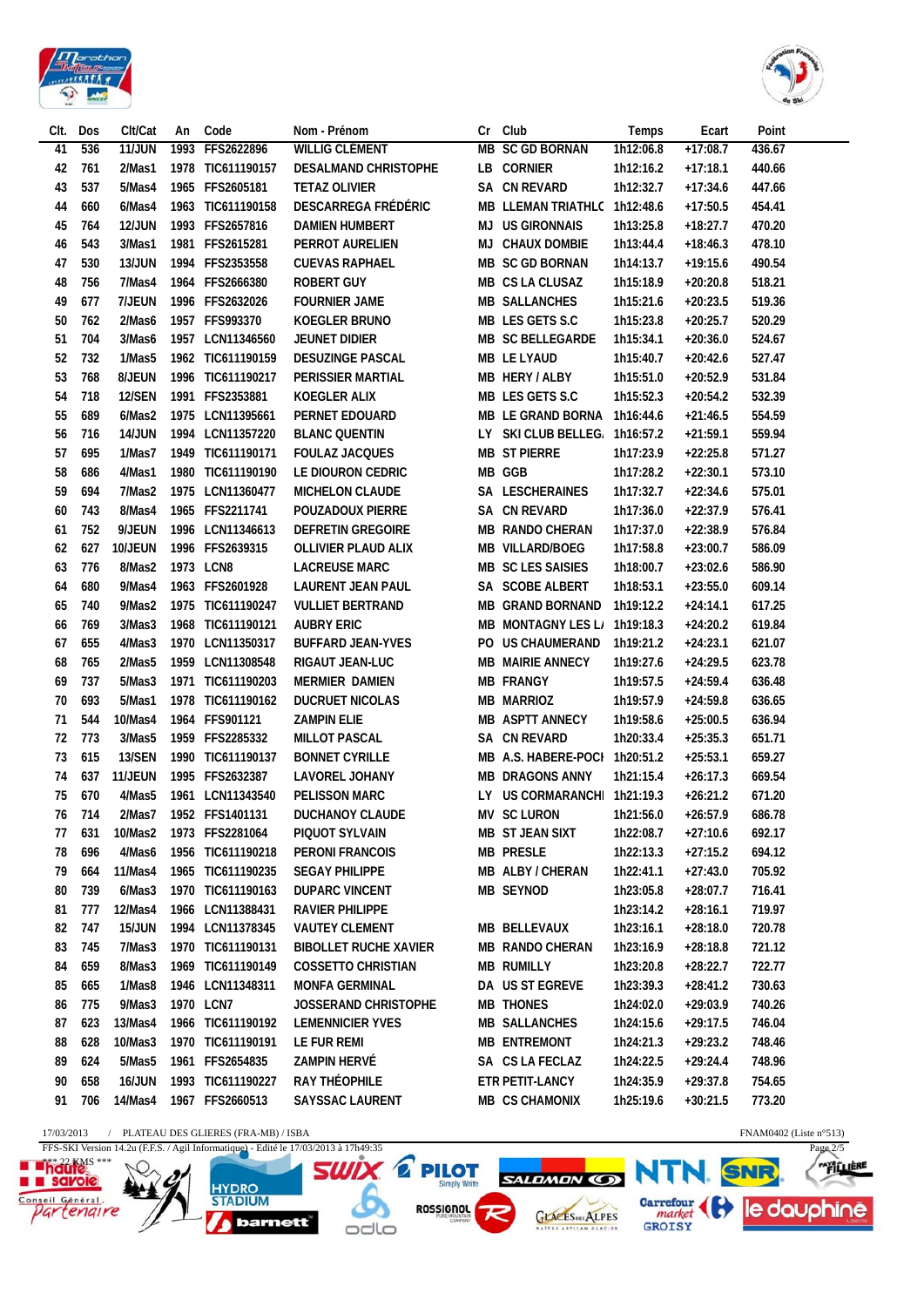



| Clt.       | Dos | Clt/Cat       | An   | Code                                  | Nom - Prénom                |    | Cr Club                       | Temps     | Ecart      | Point                     |
|------------|-----|---------------|------|---------------------------------------|-----------------------------|----|-------------------------------|-----------|------------|---------------------------|
| 92         | 703 | <b>17/JUN</b> | 1994 | TIC611190219                          | <b>PETIOT MIKAEL</b>        | MВ | THORENS GLIERES 1h25:39.7     |           | $+30:41.6$ | 781.73                    |
| 93         | 741 | 18/JUN        |      | 1993 TIC611190224                     | <b>PRATTER ARMAND</b>       |    | <b>MEYTHET</b>                | 1h25:40.1 | $+30:42.0$ | 781.90                    |
| 94         | 690 | 5/Mas6        |      | 1954 FFS2146152                       | <b>LEMENNICIER MARCEL</b>   |    | <b>MB CS MEGEVE</b>           | 1h25:40.4 | $+30:42.3$ | 782.03                    |
| 95         | 612 | 6/Mas5        |      | 1961 TIC611190147                     | <b>CESNE THIERRY</b>        |    | MJ SEGNY                      | 1h25:50.5 | $+30:52.4$ | 786.32                    |
| 96         | 711 | 15/Mas4       |      | 1966 TIC611190160                     | DOBERVA LAURENT             |    | SA AIX LES BAINS              | 1h26:08.8 | $+31:10.7$ | 794.09                    |
| 97         | 698 | 6/Mas1        |      | 1979 FFS912837                        | <b>REZVOY VINCENT</b>       |    | MB ASO NTN-SNR                | 1h26:12.1 | $+31:14.0$ | 795.49                    |
| 98         | 746 | 7/Mas5        |      | 1960 FFS2622753                       | <b>BRUNIER JEAN MARC</b>    |    | <b>MB RANDO CHERAN</b>        | 1h26:16.2 | $+31:18.1$ | 797.23                    |
| 99         | 678 | 11/Mas3       |      | 1970 TIC611190179                     | <b>GROS STEPHANE</b>        |    | <b>MB LES GETS</b>            | 1h26:19.1 | $+31:21.0$ | 798.46                    |
| 100        | 770 | 16/Mas4       |      | 1967 FFS2667523                       | <b>TOCHON LAURENT</b>       |    | MB SC D'AGY                   | 1h26:20.9 | $+31:22.8$ | 799.22                    |
| 101        | 708 | 8/Mas5        |      | 1962 TIC611190136                     | <b>BOGEY PASCAL</b>         |    | MB RANDONNEURS CI 1h26:28.6   |           | $+31:30.5$ | 802.49                    |
| 102        | 727 | 17/Mas4       |      | 1966 TIC611190229                     | <b>REVUZ FREDERIC</b>       |    | MB THORENS GLIERES 1h27:08.3  |           | $+32:10.2$ | 819.34                    |
| 103        | 646 | 11/Mas2       |      | 1973 FFS2660861                       | <b>LOVERA FABRICE</b>       |    | MB CNG                        | 1h27:19.9 | $+32:21.8$ | 824.27                    |
| 104        | 725 | 18/Mas4       |      | 1963 TIC611190196                     | <b>MAISTRE BERNARD</b>      |    | MB LA CLUSAZ                  | 1h27:27.3 | $+32:29.2$ | 827.41                    |
| 105        | 657 | 3/Mas7        |      | 1950 FFS2218777                       | <b>ROZE CHRISTIAN</b>       |    | SA BAUGES S.N                 | 1h27:44.1 | $+32:46.0$ | 834.54                    |
| 106        | 733 | 12/Mas2       |      | 1973 FFS2212781                       | <b>JOSSERAND ALEXIS</b>     |    | SA BAUGES S.N                 | 1h27:55.7 | $+32:57.6$ | 839.47                    |
| 107        | 634 | 19/Mas4       |      | 1964 TIC611190240                     | SYLVESTRE-BARON BERNARD     |    | MB LA ROCHE SUR FO            | 1h28:00.8 | $+33:02.7$ | 841.63                    |
| 108        | 720 | 9/Mas5        |      | 1959 LCN2179574c                      | <b>BONNET PIERRE</b>        |    | MB AS HABERE-POCH 1h28:08.8   |           | $+33:10.7$ | 845.03                    |
| 109        | 666 |               |      | 1953 FFS2339299                       | <b>GUY GERALD</b>           |    | <b>MB PRAZ LYS-SOM</b>        |           |            |                           |
|            |     | 6/Mas6        |      |                                       |                             |    |                               | 1h28:48.7 | $+33:50.6$ | 861.96                    |
| 110        | 682 | 14/SEN        |      | 1987 FFS2667144<br>1970 TIC611190213  | <b>CORDIER GUILLAUME</b>    |    | SA CS LA FECLAZ               | 1h28:49.0 | $+33:50.9$ | 862.09                    |
| 111        | 731 | 12/Mas3       |      |                                       | <b>NICOD OLIVIER</b>        |    | <b>MB RANDO CHERAN</b>        | 1h28:54.9 | $+33:56.8$ | 864.59                    |
| 112        | 748 | 10/Mas5       |      | 1962 TIC611190119                     | ANSELME CHRISTIAN           |    | <b>MB THORENS GLIERES</b>     | 1h29:20.4 | $+34:22.3$ | 875.42                    |
| 113        | 753 | 4/Mas7        |      | 1951 FFS1492010                       | <b>BAUER YVES</b>           |    | <b>MV SC GUEBWILLE</b>        | 1h29:21.8 | $+34:23.7$ | 876.01                    |
| 114        | 730 | 11/Mas5       |      | 1961 TIC611190236                     | <b>SEILLER DIDIER</b>       |    | <b>MB ETEAUX</b>              | 1h29:22.6 | $+34:24.5$ | 876.35                    |
| 115        | 742 | 13/Mas3       | 1970 | TIC611190204                          | <b>MIOLLANY FREDERIC</b>    |    | <b>MB SILLINGY</b>            | 1h30:09.4 | $+35:11.3$ | 896.22                    |
| 116        | 617 | 7/Mas6        |      | 1956 FFS2644205                       | <b>BE PHILIPPE</b>          |    | SA CS LA FECLAZ               | 1h30:43.7 | $+35:45.6$ | 910.78                    |
| 117        | 632 | 12/Mas5       |      | 1958 TIC611190198                     | <b>MANDRILLON GUY</b>       |    | <b>MB THORENS GLIÈRES</b>     | 1h31:05.3 | $+36:07.2$ | 919.95                    |
| 118        | 672 | <b>19/JUN</b> |      | 1994 TIC611190153                     | <b>DEHARVENG ANTOINE</b>    |    | <b>MB ANNECY</b>              | 1h31:16.0 | $+36:17.9$ | 924.49                    |
| 119        | 616 | 7/Mas1        |      | 1980 LCN1357209                       | JOURNET DAMIEN              |    | MB CRAN-GEVRIER               | 1h31:45.0 | $+36:46.9$ | 936.80                    |
| 120        | 754 | <b>15/SEN</b> |      | 1988 TIC611190127                     | <b>BERNARD RÉMI</b>         |    | DA ST MARTIN D'HERE 1h31:45.7 |           | $+36:47.6$ | 937.10                    |
| 121        | 759 | 13/Mas5       |      | 1959 LCN11397300                      | <b>OSTER SYLVAIN</b>        |    | <b>MB LES BRASSES</b>         | 1h31:46.5 | $+36:48.4$ | 937.44                    |
| 122        | 652 | 20/Mas4       |      | 1967 TIC611190185                     | <b>JOND CHRISTOPHE</b>      |    | <b>MB SALLANCHES</b>          | 1h32:28.1 | $+37:30.0$ | 955.10                    |
| 123        | 763 | 8/Mas1        |      | 1979 TIC611190178                     | <b>GILODI ALEXANDRE</b>     |    | <b>MB SILLINGY</b>            | 1h32:33.4 | $+37:35.3$ | 957.35                    |
| 124        | 673 | 5/Mas7        |      | 1952 TIC611190177                     | <b>GAVIOT JEAN-NOËL</b>     |    | SA ST PIERRE DE GEN           | 1h32:51.1 | $+37:53.0$ | 964.86                    |
| 125        | 766 | 16/SEN        |      | 1988 FFS2228835                       | PELLET MANY VINCENT         |    | MB VIUZ SALLAZ                | 1h33:09.8 | $+38:11.7$ | 972.80                    |
| 126        | 641 | 13/Mas2       |      | 1976 LCN11393485                      | <b>MOREL OLIVIER</b>        |    | SA BELLE ETOILE               | 1h33:36.2 | $+38:38.1$ | 984.00                    |
| 127        | 691 | 8/Mas6        |      | 1954 FFS2660978                       | <b>MAXENTI JEAN-CHARLES</b> |    | <b>MB CNG</b>                 | 1h33:36.7 | $+38:38.6$ | 984.22                    |
| 128        | 723 | 14/Mas3       |      | 1969 TIC611190172                     | <b>FROIDURE CYRILLE</b>     |    | MB SCN PAYS ROCHOI 1h33:57.2  |           | $+38:59.1$ | 992.92                    |
| 129        | 757 | 14/Mas5       |      | 1961 TIC611190199                     | <b>MANNAZ JEAN MICHEL</b>   |    | MB RANDONNEURS DL 1h34:12.2   |           | $+39:14.1$ | 999.28                    |
| 130        | 735 | <b>17/SEN</b> |      | 1992 TIC611190238                     | <b>SERRI THIBAUT</b>        |    | MB CONTAMINES MON 1h34:38.8   |           | $+39:40.7$ | 1010.58                   |
| 131        | 688 | 14/Mas2       |      | 1975 TIC611190143                     | <b>BRETON ROMUALD</b>       |    | MB SKI CLUB BELLEV/ 1h34:41.2 |           | $+39:43.1$ | 1011.59                   |
| 132        | 702 | 18/SEN        |      | 1983 TIC611190230                     | <b>REZVOY REMI</b>          |    | <b>MB PRINGY</b>              | 1h34:47.7 | $+39:49.6$ | 1014.35                   |
| 133        | 687 | 6/Mas7        |      | 1949 TIC611190214                     | <b>ODDOLE GIUPESE</b>       |    | ETR SC VALLE MAIRA            | 1h34:48.6 | $+39:50.5$ | 1014.74                   |
| 134        | 701 | 15/Mas3       |      | 1972 TIC611190166                     | <b>FAIVRE SYLVAIN</b>       |    | SA HERY SUR ALBY              | 1h34:49.8 | $+39:51.7$ | 1015.25                   |
| 135        | 751 | 9/Mas6        |      | 1957 TIC611190206                     | <b>MIRODATOS YVES</b>       |    | <b>MB ANNECY</b>              | 1h35:03.6 | $+40:05.5$ | 1021.10                   |
| 136        | 643 | 21/Mas4       |      | 1967 TIC611190215                     | <b>OLLIER CHRISTIAN</b>     |    | MB SAINT-GERVAIS-LE 1h35:05.3 |           | $+40:07.2$ | 1021.82                   |
| 137        | 699 | 15/Mas5       |      | 1961 TIC611190123                     | <b>BAETENS ERIC</b>         |    | <b>MB AMPHION</b>             | 1h35:16.1 | $+40:18.0$ | 1026.41                   |
| 138        | 750 | 16/Mas3       |      | 1972 TIC611190130                     | <b>BETEMPS PHILIPPE</b>     |    | MB DRAGONS ANNEC\ 1h35:31.4   |           | $+40:33.3$ | 1032.90                   |
| 139        | 651 | 17/Mas3       |      | 1972 TIC611190176                     | <b>GAUDICHAU JEAN-MARIE</b> |    | TRISALEVE ANNEN 1h36:32.9     |           | $+41:34.8$ | 1059.01                   |
| 140        | 645 | 2/Mas8        |      | 1944 TIC611190161                     | <b>DOMBRE GEORGES</b>       |    | <b>MB CHAMONIX</b>            | 1h36:42.2 | $+41:44.1$ | 1062.96                   |
|            |     | 10/Mas6       |      | 1955 TIC611190132                     |                             |    |                               |           |            |                           |
| 141        | 684 |               |      |                                       | <b>BIDEAU JEAN-JACQUES</b>  |    | SA LANDRY                     | 1h36:49.9 | $+41:51.8$ | 1066.23                   |
| 142        | 758 | 16/Mas5       |      | 1961 FFS2652001                       | DECRAMER FRÉDÉRIC           |    | SA CN REVARD                  | 1h37:38.2 | $+42:40.1$ | 1086.73                   |
| 17/03/2013 |     |               |      | / PLATEAU DES GLIERES (FRA-MB) / ISBA |                             |    |                               |           |            | FNAM0402 (Liste $n°513$ ) |

 $17/03/2013$  / <code>PLATEAU</code> DES GLIERES (FRA-MB) / ISBA <br> <code>FFS-SKI</code> Version 14.2u (F.F.S. / Agil Informatique) - Edité le 17/03/2013 à 17h49:35

 $N \sim q'$ 

经



**SWIX & PILOT HYDRO**<br>STADIUM  $\delta$ ROSSIGNOL barnett odlo



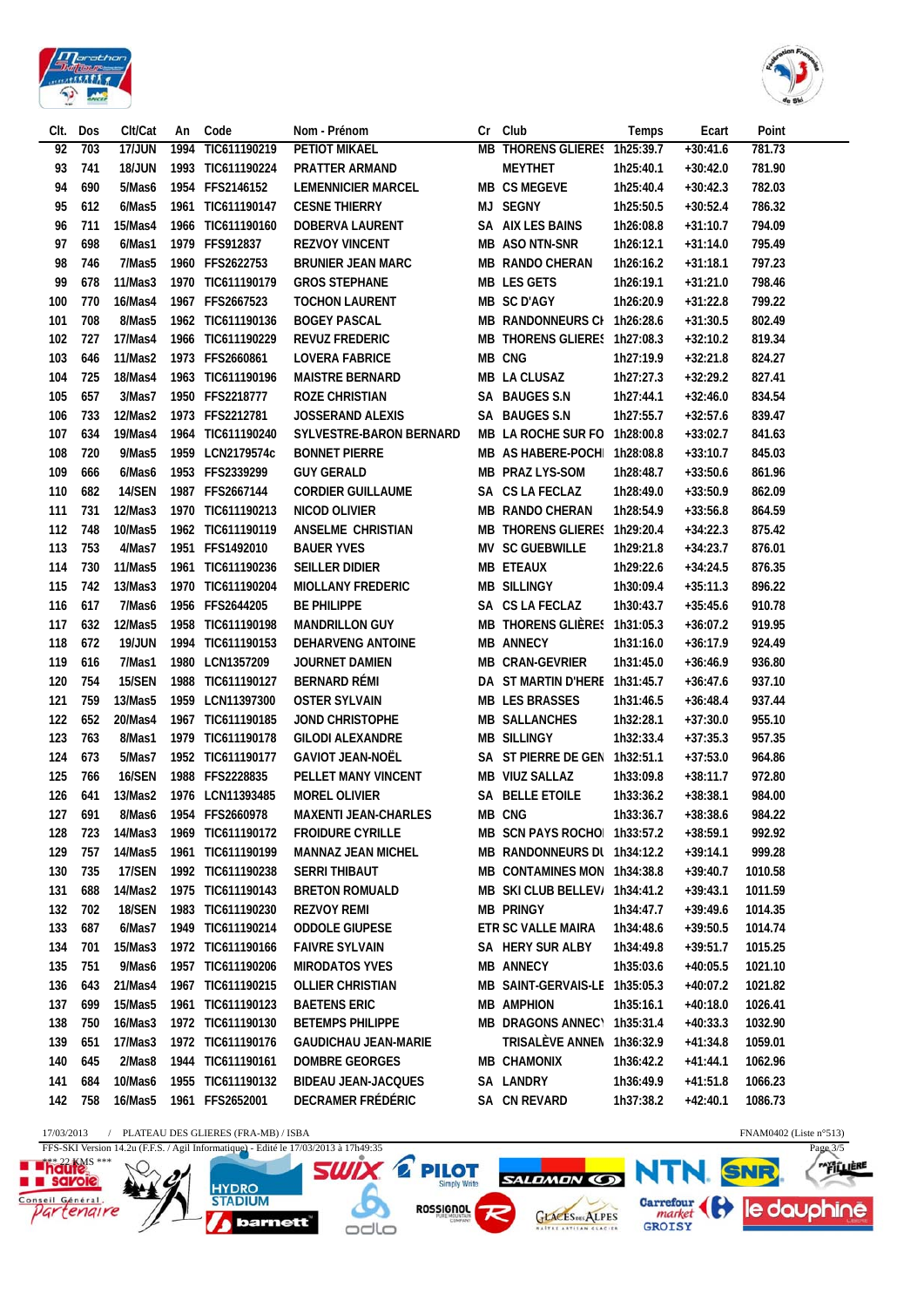



| CIt.                           | Dos           | Clt/Cat             | An   | Code                                | Nom - Prénom                                                                        | Cr | Club                                                  | Temps         | Ecart                | Point                     |                  |
|--------------------------------|---------------|---------------------|------|-------------------------------------|-------------------------------------------------------------------------------------|----|-------------------------------------------------------|---------------|----------------------|---------------------------|------------------|
| 143                            | 618           | 17/Mas5             | 1959 | TIC611190126                        | <b>BERNARD GILLES</b>                                                               |    | <b>MB MAIRIE ANNECY</b>                               | 1h37:54.8     | $+42:56.7$           | 1093.78                   |                  |
| 144                            | 692           | 11/Mas6             |      | 1957 TIC611190122                   | <b>BACHELIER DENIS</b>                                                              |    | MJ ROGNA                                              | 1h37:59.8     | $+43:01.7$           | 1095.90                   |                  |
| 145                            | 749           | 7/Mas7              |      | 1949 FFS2614432                     | PELLET MANY ANDRE                                                                   |    | MB VIUZ SALLAZ                                        | 1h38:01.3     | $+43:03.2$           | 1096.53                   |                  |
| 146                            | 709           | 18/Mas5             |      | 1962 TIC611190183                   | <b>JACQUES PATRICK</b>                                                              |    | MJ GEX                                                | 1h38:11.4     | $+43:13.3$           | 1100.82                   |                  |
| 147                            | 700           | 19/Mas5             |      | 1958 LCN11340184                    | <b>VILLARD FRANCOIS</b>                                                             |    | MB CLUB NORDIQUE L 1h38:26.8                          |               | $+43:28.7$           | 1107.36                   |                  |
| 148                            | 683           | <b>19/SEN</b>       | 1987 | LCN11359152                         | MOTOT JEAN-NOEL                                                                     |    | MB ASO SNR                                            | 1h38:44.8     | $+43:46.7$           | 1115.00                   |                  |
| 149                            | 681           | 18/Mas3             |      | 1968 TIC611190233                   | <b>ROUSSEL DAMIEN</b>                                                               |    | LY LYON                                               | 1h40:38.2     | $+45:40.1$           | 1163.14                   |                  |
| 150                            | 662           | 12/Mas6             |      | 1955 FFS2632136                     | <b>DUCHANOY GERARD</b>                                                              |    | <b>MV SC LURON</b>                                    | 1h40:46.6     | $+45:48.5$           | 1166.70                   |                  |
| 151                            | 661           | 8/Mas7              |      | 1950 LCN11409158                    | <b>CORCELLE VINCENT</b>                                                             |    | MJ TOUARY                                             | 1h42:28.3     | $+47:30.2$           | 1209.87                   |                  |
| 152                            | 626           | 19/Mas3             |      | 1972 TIC611190120                   | <b>ASTIER PIERRE-GILLES</b>                                                         |    | DA DOMENE                                             | 1h43:09.8     | $+48:11.7$           | 1227.49                   |                  |
| 153                            | 630           | 20/Mas3             |      | 1970 LCN11343100                    | PETROD PASCAL                                                                       |    | MB CLUB NORDIQUE L 1h43:13.3                          |               | $+48:15.2$           | 1228.97                   |                  |
| 154                            | 767           | 13/Mas6             |      | 1954 TIC611190243                   | <b>THORENS DOMINIQUE</b>                                                            |    | ETR VÉSENAZ                                           | 1h43:42.6     | $+48:44.5$           | 1241.41                   |                  |
| 155                            | 712           | <b>20/SEN</b>       |      | 1987 TIC611190201                   | <b>MARTINOTTI STEPHANE</b>                                                          |    | LANSLEVILLARD                                         | 1h44:03.6     | $+49:05.5$           | 1250.33                   |                  |
| 156                            | 671           | 9/Mas7              |      | 1948 TIC611190140                   | <b>BOURRIER FRANCOIS</b>                                                            |    | SA CAF CHAMBERY                                       | 1h44:32.0     | $+49:33.9$           | 1262.38                   |                  |
| 157                            | 625           | 20/Mas5             | 1958 | TIC611190216                        | PERISSIER CHRISTIAN                                                                 |    | <b>MB HERY SUR ALBY</b>                               | 1h44:49.6     | $+49:51.5$           | 1269.85                   |                  |
| 158                            | 640           | 21/Mas5             |      | 1960 TIC611190167                   | <b>FALCOZ ALAIN</b>                                                                 |    | <b>MB SAINT FELIX</b>                                 | 1h45:06.1     | $+50:08.0$           | 1276.86                   |                  |
| 159                            | 647           | 21/Mas3             |      | 1972 TIC611190152                   | DABE JEAN MICHEL                                                                    |    | MB CMBM                                               | 1h45:08.1     | $+50:10.0$           | 1277.71                   |                  |
| 160                            | 685           | 10/Mas7             |      | 1950 TIC611190210                   | <b>MOURIER JACQUES</b>                                                              |    | MB ANNECY LE VIEUX 1h45:15.0                          |               | $+50:16.9$           | 1280.63                   |                  |
| 161                            | 635           | 14/Mas6             |      | 1953 LCN11343920                    | <b>TABARY FRANCOIS</b>                                                              |    | MB DRAGONS ANNEC\ 1h46:11.5                           |               | $+51:13.4$           | 1304.62                   |                  |
| 162                            | 755           | 11/Mas7             |      | 1950 LCN11346650                    | <b>CARRARA MANUEL</b>                                                               |    | LY SC LOMPNES                                         | 1h46:14.3     | $+51:16.2$           | 1305.81                   |                  |
| 163                            | 614           | 15/Mas6             |      | 1956 TIC611190134                   | <b>BLANDIN MICHEL</b>                                                               |    | MB THORENS GLIERES 1h46:38.9                          |               | $+51:40.8$           | 1316.25                   |                  |
| 164                            | 638           | 22/Mas5             |      | 1958 TIC611190212                   | <b>MULLER JEAN PIERRE</b>                                                           |    | ANNECY LE VIEUX 1h46:59.1                             |               | $+52:01.0$           | 1324.82                   |                  |
| 165                            | 729           | 22/Mas4             |      | 1963 TIC611190222                   | <b>PLANTIE PHILIPPE</b>                                                             |    | <b>MB PASSY</b>                                       | 1h48:01.1     | $+53:03.0$           | 1351.14                   |                  |
|                                | 734           | 23/Mas5             |      |                                     |                                                                                     |    | MV HERICOURT                                          |               |                      |                           |                  |
| 166                            |               |                     |      | 1960 TIC611190145                   | <b>BRUN DENIS</b>                                                                   |    |                                                       | 1h48:20.4     | $+53:22.3$           | 1359.33                   |                  |
| 167                            | 760           | 12/Mas7             |      | 1952 TIC611190193                   | <b>LEMERCIER DANIEL</b>                                                             | IF | <b>FRICHEMESNIL</b>                                   | 1h48:25.3     | $+53:27.2$           | 1361.41                   |                  |
| 168                            | 621           | 16/Mas6             |      | 1957 TIC611190202                   | <b>MAURIN PHILIPPE</b>                                                              |    | DA GRENOBLE                                           | 1h48:59.7     | $+54:01.6$           | 1376.02                   |                  |
| 169                            | 675           | 24/Mas5             |      | 1959 FFS2637864                     | <b>ANDRE FRANÇOIS</b>                                                               |    | MB SC D'AGY                                           | 1h49:04.5     | $+54:06.4$           | 1378.05                   |                  |
| 170                            | 656           | 22/Mas3             | 1968 | TIC611190231                        | <b>REZVOY XAVIER</b>                                                                |    | MV SELESTAT                                           | 1h49:30.1     | $+54:32.0$           | 1388.92                   |                  |
| 171                            | 639           | 17/Mas6             |      | 1953 FFS2622099                     | <b>CURTELIN MARC</b>                                                                |    | <b>MB DRAGONS ANNY</b>                                | 1h49:45.0     | $+54:46.9$           | 1395.25                   |                  |
| 172                            | 648           | 23/Mas3             | 1969 | TIC611190234                        | <b>ROUSSEL MARC</b>                                                                 |    | <b>MB BONNEVILLE</b>                                  | 1h50:04.7     | $+55:06.6$           | 1403.61                   |                  |
| 173                            | 728           | 3/Mas8              |      | 1946 TIC611190146                   | <b>BUCLIN MARC</b>                                                                  |    | <b>MB EVIRES</b>                                      | 1h50:50.6     | $+55:52.5$           | 1423.09                   |                  |
| 174                            | 620           | 24/Mas3             |      | 1970 TIC611190129                   | <b>BERTHOD JOEL</b>                                                                 |    | <b>MB CRUSEILLES</b>                                  | 1h51:09.1     | $+56:11.0$           | 1430.95                   |                  |
| 175                            | 633           | 15/Mas2             |      | 1977 TIC611190170                   | <b>FERRARIS HERVE</b>                                                               |    | MB GGB                                                | 1h53:25.5     | $+58:27.4$           | 1488.85                   |                  |
| 176                            | 619           | 23/Mas4             |      | 1963 TIC611190184                   | <b>JOMIER YANN</b>                                                                  |    | MB DRAGONS ANNEC\ 1h54:07.8                           |               | $+59:09.7$           | 1506.80                   |                  |
| 177                            | 642           | 25/Mas3             |      | 1971 TIC611190189                   | <b>LAPLACE D'OLONDE PATRICK</b>                                                     |    | SA GGB                                                | 1h54:40.9     | $+59:42.8$           | 1520.85                   |                  |
| 178                            | 636           |                     |      |                                     | 26/Mas3 1972 TIC611190241 TAILLEFUMIER LOIC                                         |    | MB CRANVES SALES 1h55:15.6 +1h00:17.5                 |               |                      | 1535.58                   |                  |
| 179                            | 676           | 4/Mas8              |      | 1947 TIC611190207                   | <b>MONTGERMONT DANIEL</b>                                                           |    | LY VERSONNEX                                          |               | 1h55:34.6 +1h00:36.5 | 1543.65                   |                  |
| 180                            | 650           | 13/Mas7             | 1951 | TIC611190186                        | <b>KACIEL DIDIER</b>                                                                |    | DA VIF                                                |               | 1h56:45.9 +1h01:47.8 | 1573.91                   |                  |
| 181                            | 663           | 5/Mas8              |      | 1944 TIC611190208                   | <b>MORLET ALAIN</b>                                                                 |    | <b>MJ PRENOVEL</b>                                    |               | 1h56:48.7 +1h01:50.6 | 1575.10                   |                  |
| 182                            | 649           | 9/Mas1              |      | 1982 TIC611190220                   | PHILIPPS BENOIT                                                                     |    | LY VILLEURBANNE                                       |               | 1h56:59.2 +1h02:01.1 | 1579.56                   |                  |
| 183                            | 653           | 25/Mas5             |      | 1959 FFS2660836                     | <b>GIROD JEAN PASCAL</b>                                                            | IF | <b>USMT</b>                                           |               | 1h57:19.1 +1h02:21.0 | 1588.01                   |                  |
| 184                            | 738           | 18/Mas6             |      | 1957 TIC611190195                   | <b>MACAULEY DOMHNALL</b>                                                            |    | ETR BELFAST                                           |               | 1h58:32.7 +1h03:34.6 | 1619.25                   |                  |
| 185                            | 668           | 14/Mas7             |      | 1951 TIC611190150                   | <b>COSTARELLA GIUSEPPE</b>                                                          |    | ETR SC BRUSSON                                        |               | 2h02:19.9 +1h07:21.8 | 1715.69                   |                  |
| 186                            | 721           | <b>21/SEN</b>       |      | 1989 TIC611190225                   | PRILLIEZ hugo                                                                       |    | DA VIZILLE                                            |               | 2h04:38.1 +1h09:40.0 | 1774.35                   |                  |
| 187                            | 707           | 15/Mas7             |      | 1951 LCN1383855                     | MANSUY GERARD                                                                       |    | DA SKI CLUB DU COL 2h04:41.5 +1h09:43.4               |               |                      | 1775.80                   |                  |
| 188                            | 545           | 24/Mas4             |      | 1966 TIC611190174                   | <b>FUSEAU DOMINIQUE</b>                                                             |    | MB HANDICAP SL BON 2h21:44.6 +1h26:46.5               |               |                      | 2210.09                   |                  |
|                                |               | <b>ABANDONS (6)</b> |      |                                     |                                                                                     |    |                                                       |               |                      |                           |                  |
|                                | 516           | /SEN                |      | 1985 FFS2228808                     | <b>GROS SEBASTIEN</b>                                                               |    | <b>MB DRAGONS ANNY</b>                                | Abd           |                      |                           |                  |
|                                | 518           | /JEUN               |      | 1995 FFS2622817                     | <b>GAILLARD ANTONIN</b>                                                             |    | MB LES GETS S.C                                       | Abd           |                      |                           |                  |
|                                | 629           | /SEN                |      | 1988 TIC611190139                   | <b>BOUILLARD QUENTIN</b>                                                            |    | <b>CHAMBERY</b>                                       | Abd           |                      |                           |                  |
|                                | 669           | /Mas3               |      | 1968 TIC611190182                   | <b>IBARS LAURENT</b>                                                                |    | <b>MB CHAMONIX</b>                                    | Abd           |                      |                           |                  |
|                                |               |                     |      |                                     |                                                                                     |    |                                                       |               |                      |                           |                  |
| 17/03/2013                     |               |                     |      | PLATEAU DES GLIERES (FRA-MB) / ISBA | FFS-SKI Version 14.2u (F.F.S. / Agil Informatique) - Edité le 17/03/2013 à 17h49:35 |    |                                                       |               |                      | FNAM0402 (Liste $n°513$ ) | Page 4/5         |
| hadfas ***                     |               |                     |      |                                     | <b>SWIX 2</b><br><b>PILOT</b>                                                       |    |                                                       |               | NTN. SNR             |                           | <b>"FILLIERE</b> |
|                                | <b>savois</b> |                     |      | HYDRO<br>STADIUM                    |                                                                                     |    | <b>SALDMON CO</b>                                     |               |                      |                           |                  |
| Conseil Général.<br>Partengire |               |                     |      |                                     | <b>ROSSIGNOL</b>                                                                    |    |                                                       |               | Carrefour            |                           | le dauphine      |
|                                |               |                     |      | barnett                             | odlo                                                                                |    | TLACES <sub>DES</sub> ALPES<br>NATTAE ARTISAN GLACIER | <b>GROISY</b> |                      |                           |                  |

 $OdG$